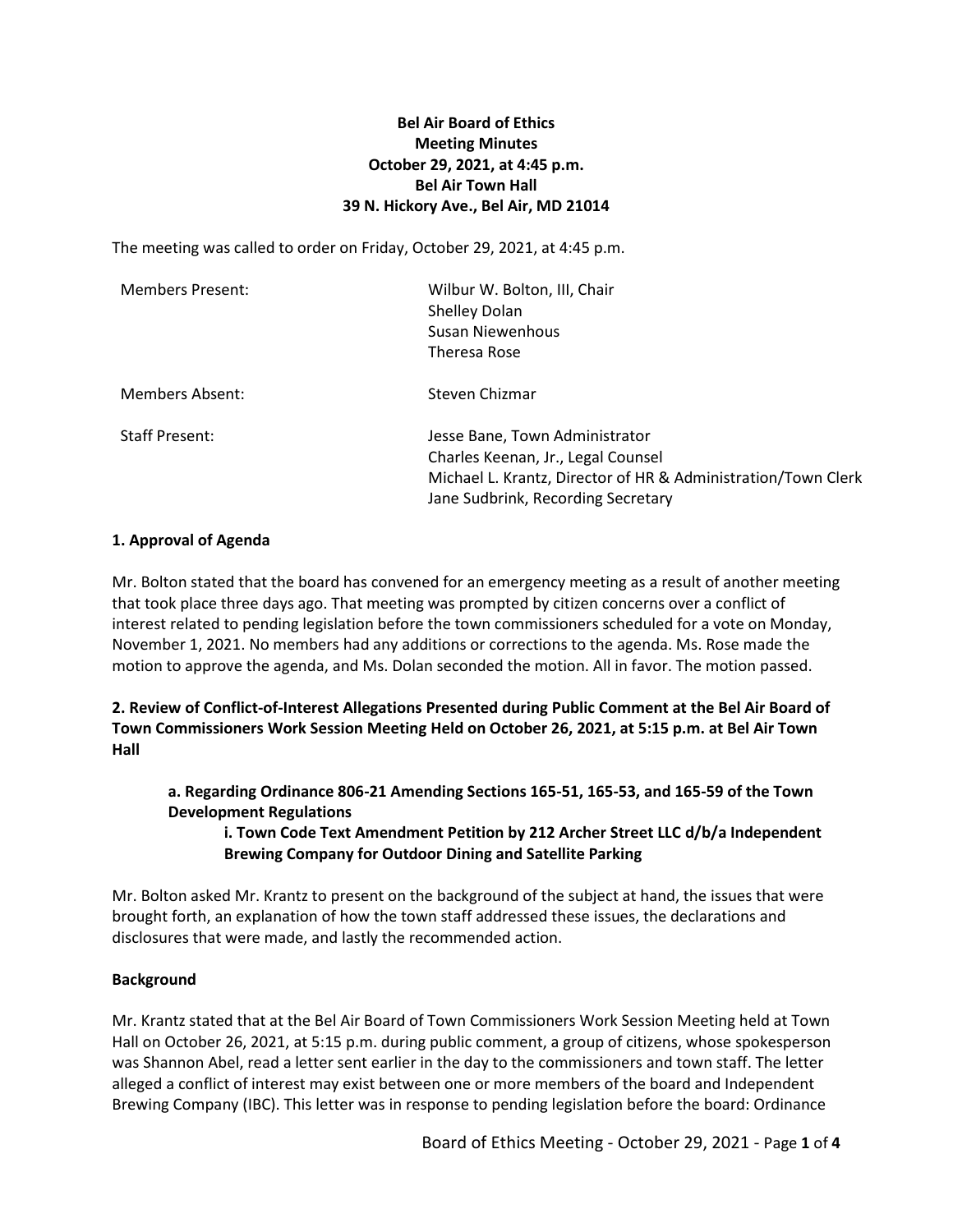806-21, which is a Town Code Text Amendment Petition initiated by 212 Archer Street LLC doing business as IBC for outdoor dining and satellite parking. Ordinance 806-21 is scheduled for a public hearing on Monday, November 1, 2021, as well as a potential vote.

## **Primary Issues/Summation of the Letter**

Mr. Krantz summarized the letter stating that the allegations focused on possible current or past employment at IBC by members of the Board of Commissioners, or a relative of a commissioner, that would adversely impact a commissioner's ability to act in an impartial manner. The commissioner would then be obligated to recuse herself or himself from voting on any legislation or business involving IBC.

## **Discussion and Explanation of How Town Staff Addressed These Issues**

Mr. Krantz recited Bel Air Town Code, Chapter 43. Code of Ethics, Section § 43-4: Conflicts of Interest. The code prohibits a commissioner from participating in any matter in which the commissioner, or a relative of the commissioner, has an interest in—especially a financial interest, has employment, or has something similar.

As a consequence of these allegations and concerns, town staff—including Charles Keenan, Jesse Bane, and Michael Krantz—questioned all five members of the town board regarding potential conflicts of interest, including but not limited to employment or any other financial interests. They specifically inquired whether anyone had ever received money or gifts from IBC. Mr. Krantz outlined the following declarations and disclosures that resulted from this examination.

1. Mayor Chmielewski disclosed that her spouse, Eric Chmielewski, has been paid by IBC as the result of a contractual relationship for information technology expertise pertaining to social media, graphic design, or similar services. For that reason, Mayor Chmielewski declared her intent to recuse herself from voting on Ordinance 806-21. Additionally, Mayor Chmielewski disclosed that her spouse regularly volunteers at IBC and IBC community events for no monetary gain or gifts.

2. Commissioner Hughes disclosed that she has volunteered on more than one occasion at IBC or at IBC community events for no monetary gain or gifts. In addition, Commissioner Hughes declared that she has received no more than two free beers for her volunteer services at a value less than twenty-five (\$25.00) dollars.

3. Commissioners Richards, Kahoe, and Bianca denied having any financial interest in IBC nor have they ever received any money or gifts from IBC.

4. All commissioners declared that they have patronized IBC at one time or another and have always paid their tabs or bills in full.

Before Mr. Krantz spoke on Recommended Action, Mr. Bolton asked about the IBC events where the commissioners have been volunteers. Specifically, IBC repeatedly holds events on its premises for fundraising activities. Were the volunteers working to make money for IBC or were they working for a third party to make money? Mr. Krantz stated that the commissioners volunteered at events and they volunteered for IBC. Mr. Keenan added that Commissioner Hughes stated only that she volunteered for IBC and received two to three beers. She did not specifically say for other third parties. Likewise, Mayor Chmielewski said her husband volunteered for IBC and not for other third parties.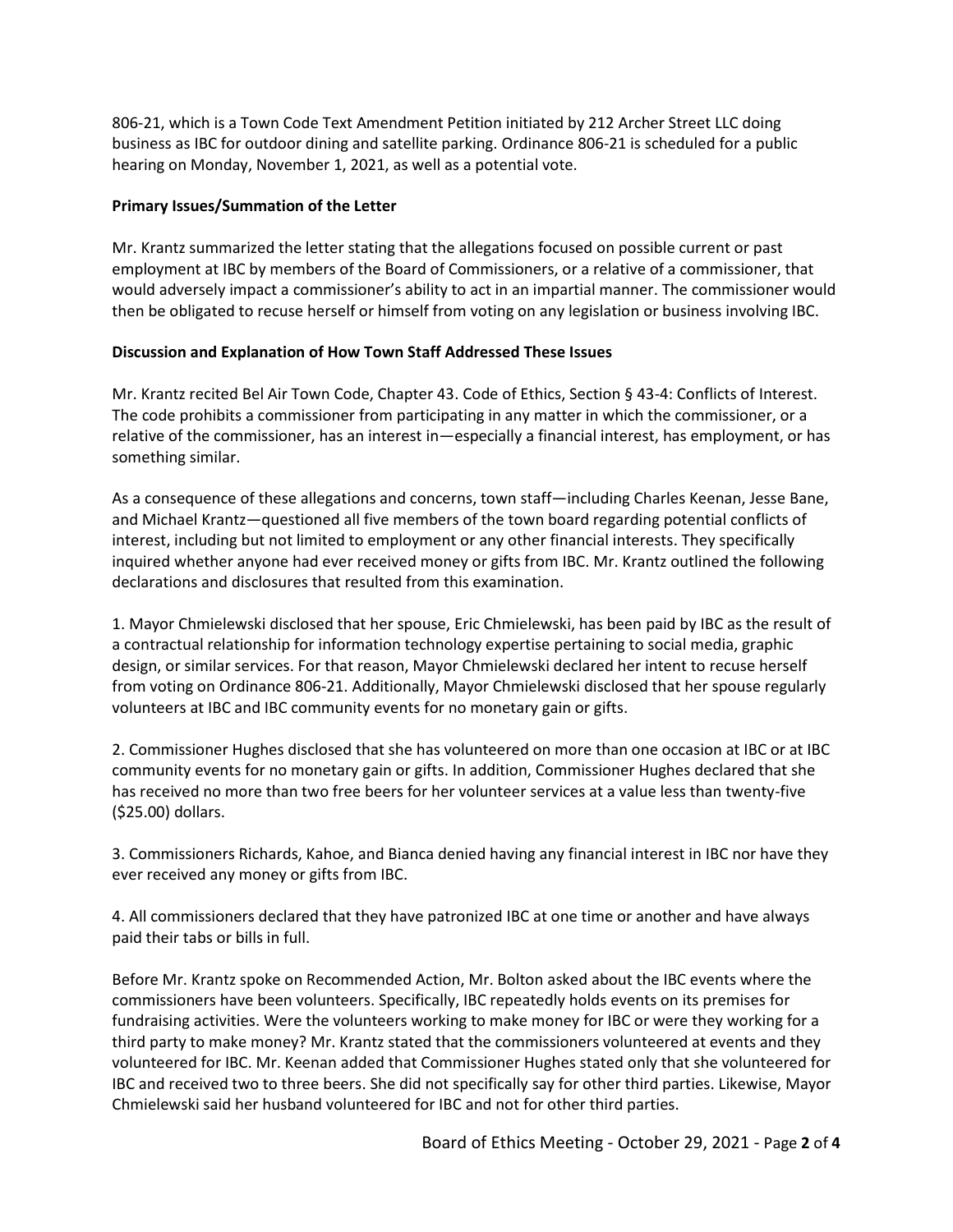Ms. Dolan asked if Mayor Chmielewski recused herself only after this conflict of interest came to light or if she planned to do so all along knowing of her husband's involvement with IBC. Mr. Keenan said we cannot guess at the mayor's thought processes. It was not apparent when she determined to recuse herself, but it appeared to have come about as a result of the issues raised.

A discussion ensued over when and how the mayor votes during meetings. Mr. Krantz, Mr. Keenan, and Mr. Bolton determined that, although in the meeting minutes it might appear that the mayor has not voted, she does actually vote, but she is always the last vote recorded.

Mr. Bolton asked if there had been other specific pieces of legislation that have come up over the last three years dealing with IBC. Mr. Keenan said that indirectly there have been legislative items through the planning department. These included licensing of food trucks and allowance of tents on the premises. The commissioners voted affirmatively for not having the town license the trucks and for allowing the tents to be on the premises. These affirmative votes included Mayor Chmielewski's vote.

There were no further questions from the board. Mr. Krantz moved on to the Recommended Action.

#### **Recommended Action**

Mr. Krantz stated that the town staff and legal counsel recommended that the Board of Ethics reserve judgment because Mayor Chmielewski made the declaration that she intends to recuse herself from voting on Ordinance 806-21.

Mr. Krantz said that for the other commissioners, lacking more specific evidence or corroborated testimony, none of the other declarations or disclosures rose to the level of a conflict of interest as defined by the town code and as interpreted by town staff and legal counsel.

Mr. Bolton determined that the board members had no additional questions or comments, so he opened the meeting to questions or comments from the audience. Mr. Shannon Abel, 126 W. Gordon St., asked if it was illegal or legal for an establishment to offer favors to commissioners. Mr. Krantz said that this was not a question for this board. Mr. Keenan stated that it is not illegal to offer free drinks. Mr. Abel further asked for the board to clarify the recommendation to have the mayor recuse herself. Mr. Keenan declared that there is no longer a conflict of interest because she has removed herself from the matter at hand. She will not vote. Mr. Shannon asked for additional clarification. Mr. Bolton said that the recommendation is to reserve any decision regarding the mayor because she has determined to recuse herself. Mr. Bolton said that the next steps are up to the mayor. If she attempts to or is successful in violating the Code of Ethics and violating the conflict-of-interest provisions, there are sanctions in the code, however, these were not the issues at hand during this meeting.

Mr. Bolton declared that he would have the board members make a motion to approve the recommendations of the town investigations. Specifically, these recommendations were as follows: 1) to reserve a decision regarding the mayor until after the November 1, 2021, vote, and 2) to find that the other commissioners had not violated the conflict-of-interest provisions in the code. Mr. Bolton assured everyone that he had reviewed these provisions and they are quite specific.